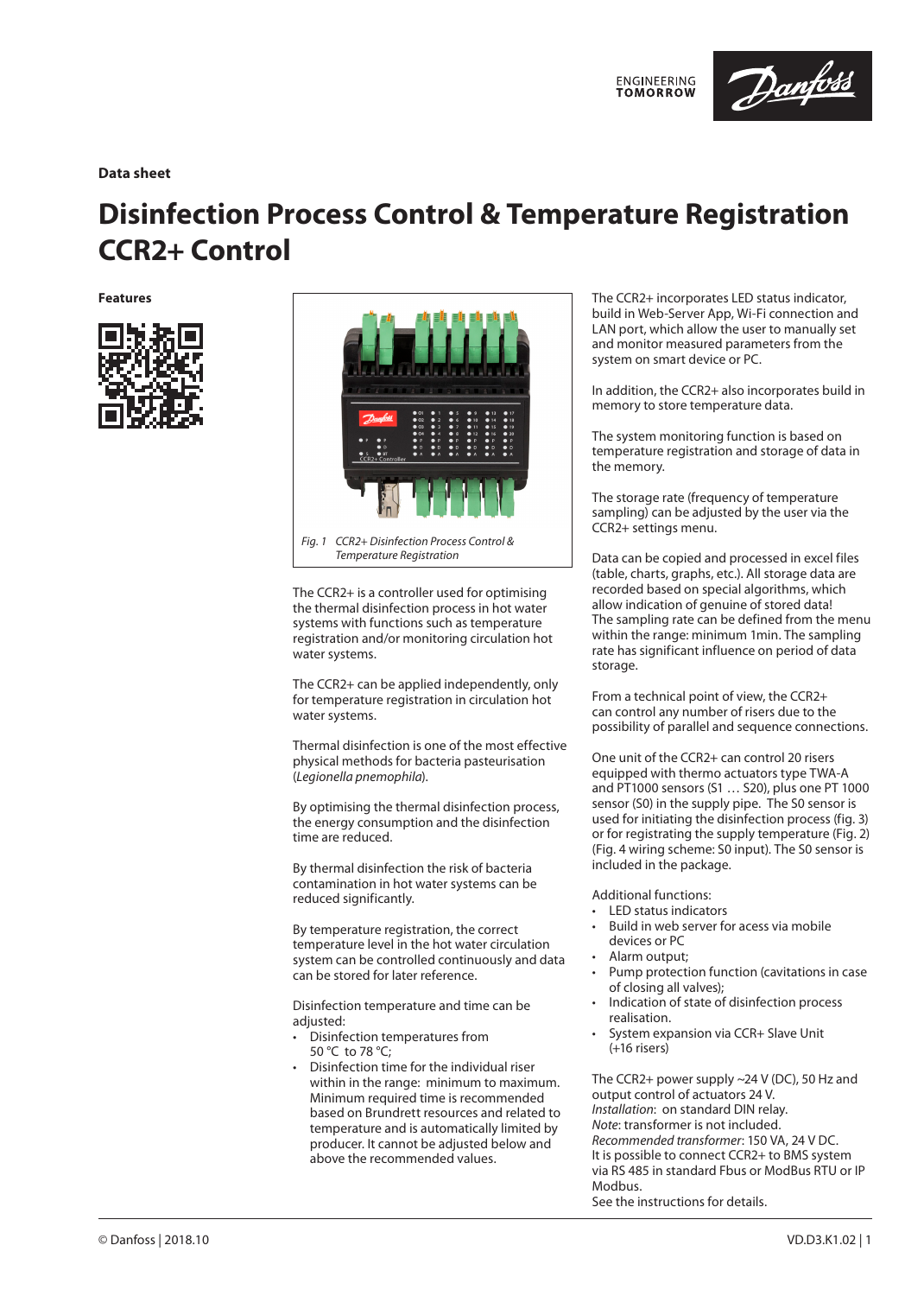<u>Danfoss</u>

#### **CCR2+ System expansion**

The system can also be expanded. For systems up to 36 risers/loops CCR2+ system can be expanded. With CCR+ Slave Unit, connected to CCR2+ Controller (master), system can be expanded with additional 16 risers/loops: 20 (CCR2+) + 16 (CCR+ Slave).

Very big systems (with more that 37) risers/loops can be expanded with several CCR2+ Controlers (with connected CCR+ Slave Unit on each master), which are connected (see instructions):

- by parallel connection CCR2+ (with Slave Unit) to another CCR2+ (with Slave Unit):
	- with one S0 sensor or
	- with individual S0 sensor for each CCR2+ (with Slave Unit);
- by sequence connection CCR2+ (with Slave Unit) to another CCR2+ (with Slave Unit):
	- with one S0 sensor or
	- with individual S0 sensor for each CCR2+ (with Slave Unit).

This function offers control and registration of temperatures in extensive installations with a big number of risers, e.g.: installation with 108 risers/loops require 3 CCR2+ Controlers, with connected CCR+ Slave Unit on each (3 x 20 + 3 x  $16 = 108$ ).

The type of combination after connection (see instruction of CCR2+) should be selected from the device menu settings. The correct combination of connection allows optimatisation of the total time required for the disinfection process. For thermal disinfection CCR2+ can work in two applications:

As Independed control,

(S0 remote sensor connected) No connection with heat source (boiler, substation, hot water tank, etc.) Not fully automatic process. The total disinfection time for the total installation should be specified by maintenance service, and after the disinfection process, the supply temperature should be reduced manually to comfort temperature.

- As Dependent control,
- (S0 remote sensor connected and additional connection with weather compensator (e.g. ECL Comfort), boiler control or hot water tank - in this case, thermal disinfection can be performed in a fully automatic way. Moreover, a second application is not required to specify the total disinfection time for total installation as the CCR2+ after finishing the thermal disinfection in the last riser automatically returns to comfort temperature by sending signal (from output O3) to weather or boiler control (free contact relay required).



### **Applications**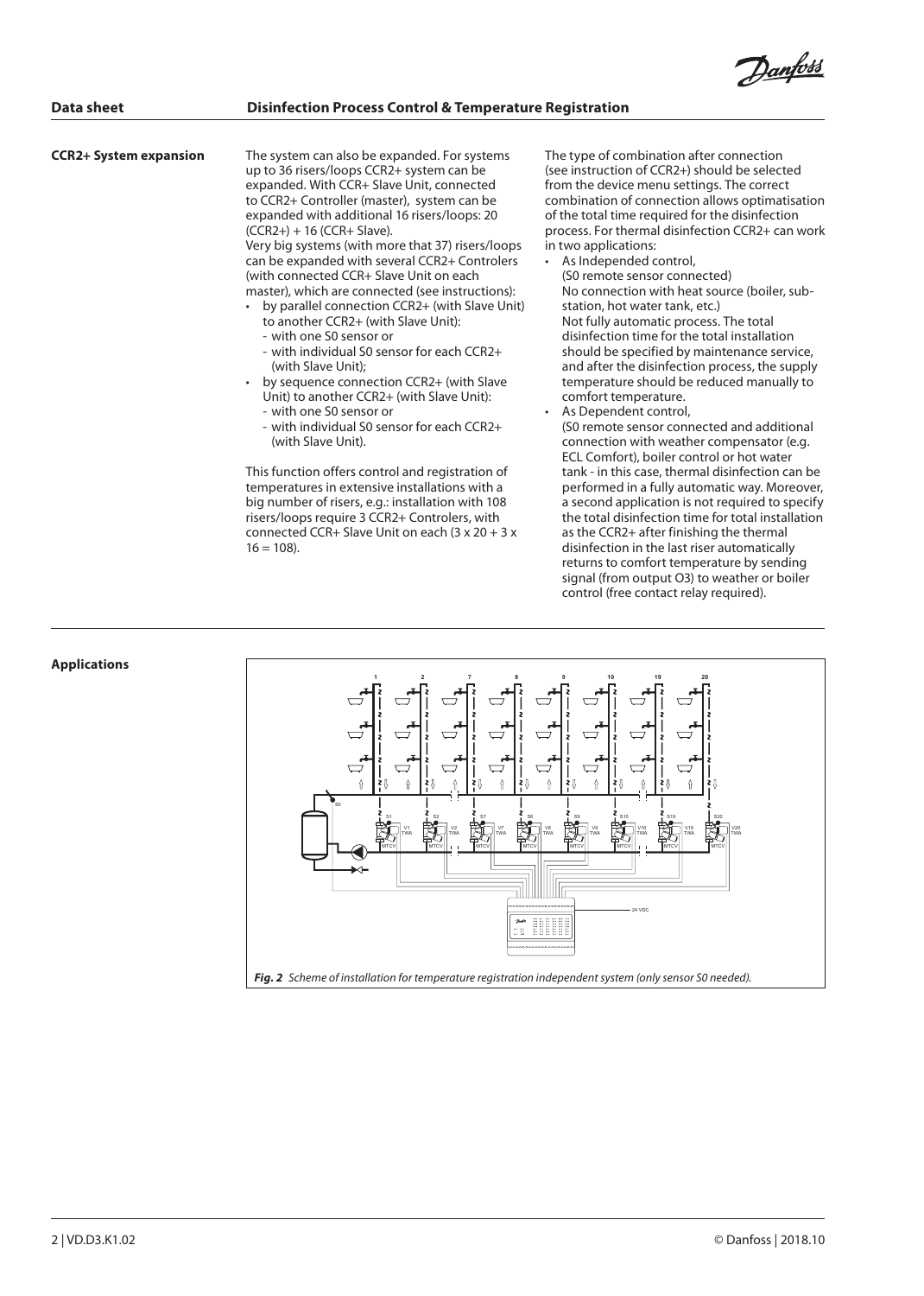# **Applications** *(continuous)*



*\* ESMC sensor S0 is includedwith CCR2+ Controller*

### **Ordering**

### Inclusive in the box CCR2+ Controller, 1 pcs ESMC sensor

| Type             | <b>Designation</b>                                       | Supply voltage | <b>Actuator type/nos.</b> | Code No. |
|------------------|----------------------------------------------------------|----------------|---------------------------|----------|
| CCR2+ Controller | Disinfection Process Control<br>Temperature registration | 24 V DC        | NC/20                     | 003Z3851 |

### **Accessory**

| <b>Type</b>       | <b>Designation</b>                                 | Voltage<br>(currentless) | <b>Comments</b>                 | Data sheet<br>number | Code No. |
|-------------------|----------------------------------------------------|--------------------------|---------------------------------|----------------------|----------|
| TWA-A             | Thermal actuators                                  | 24 V                     | <b>NC</b>                       | <b>VD.SA.P4.02</b>   | 088H3110 |
| TWA-A / ESMB      | Thermal actuators with<br>temperature sensors ESMB | 24 V                     | <b>NC</b>                       | <b>VD.SA.P4.02</b>   | 003Z1043 |
| Adapter           | Adapter for TWA-A actuators<br>for MTCV            |                          | for valve<br><b>DN15 / DN20</b> | VD.57.Y5.02          | 003Z1022 |
| Socket            | Socket for temperature sensor to<br><b>MTCV</b>    |                          | for type ESMB                   | VD.57.Y5.02          | 003Z1024 |
| <b>ESMB</b>       | Universal temperature sensor, PT1000               |                          | with 2.5 m cable                | VD.74.17.02          | 087B1184 |
| <b>ESMC</b>       | Surface Sensor, PT1000                             |                          | with 2 m cable                  | VD.74.17.02          | 087N0011 |
| l CCR+ Slave Unit | system expansion (add 16 risers)                   | 24 V DC                  |                                 |                      | 003Z3852 |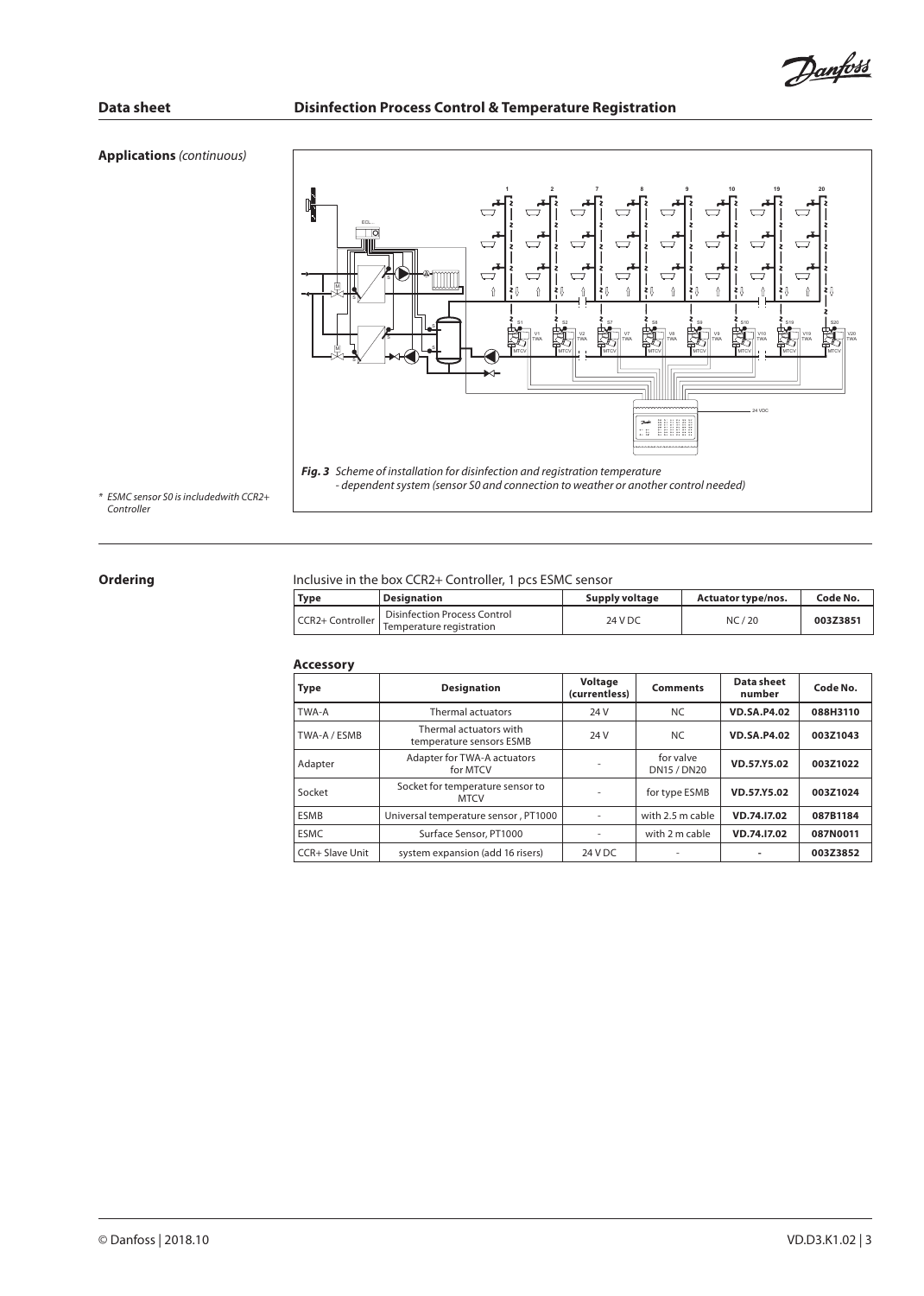Danfoss

### **Technical data**

| $-20 °C  +120 °C$                                                                                                                                                                                                                                                   |
|---------------------------------------------------------------------------------------------------------------------------------------------------------------------------------------------------------------------------------------------------------------------|
|                                                                                                                                                                                                                                                                     |
| ± 0.1 K                                                                                                                                                                                                                                                             |
| Free contact (5 V 1 mA)                                                                                                                                                                                                                                             |
| 20 basic, additional 16 with system extension via CCR+ Slave Unit                                                                                                                                                                                                   |
| 24 VDC max. 1 A                                                                                                                                                                                                                                                     |
| 24 VDC max. 1 A                                                                                                                                                                                                                                                     |
| 0  24 DC max. 1 A                                                                                                                                                                                                                                                   |
| Build-In                                                                                                                                                                                                                                                            |
| 8 GB                                                                                                                                                                                                                                                                |
| Built-in battery - service life 10 years                                                                                                                                                                                                                            |
| - Wi-Fi (communication port only)<br>- TPC/IP port (LAN cable connection)<br>- Modbus RS485 RTU<br>- IP Modbus (LAN cable connection)                                                                                                                               |
| - Default LAN IP adress (static): 192.168.1.100<br>- Default WiFi acess IP adress (static): 192.168.1.10<br>- IP address mask: 255.255.255.0<br>- Gateway adress: 192.168.1.1<br>- DNS address: 192.168.1.1<br>- CCR name: ccrplus<br>- default password: admin1234 |
| 050 °C                                                                                                                                                                                                                                                              |
| $-10+60$ °C                                                                                                                                                                                                                                                         |
| IP 20.                                                                                                                                                                                                                                                              |
| 24 VDC                                                                                                                                                                                                                                                              |
| 10 VA                                                                                                                                                                                                                                                               |
| 2 VA                                                                                                                                                                                                                                                                |
| 0.3 <sub>kq</sub>                                                                                                                                                                                                                                                   |
|                                                                                                                                                                                                                                                                     |
|                                                                                                                                                                                                                                                                     |

*1) To select proper power transformer please follow formula: 24 V 10VA (controller) + 7 VA\*/per each actuator*

**Function Exercise 3 After installation all settings should be carried** out on the CCR2+ according to the instructions in the device settings menu. User need to connect to CCR2+ with smarth device or PC.

**Temperature registration** The CCR2+ can be used to record temperatures in a hot water circulation system. Temperatures are measured by PT 1000 temperature sensors installed in MTCV valves. If the CCR2+ is used solely for recording temperatures, it is not necessary to install any actuators on the MTCV valves.

> Sampling time (data collection) intervals can be adjusted using the control's keypad from 1 minute.

Data are stored on internal memory. The data collecting period depends strongly on and the sampling interval.

Data are saved in \*.csv format and can be downloaded any time in Data menu.

The data can be visualised in spreadsheet and graphs.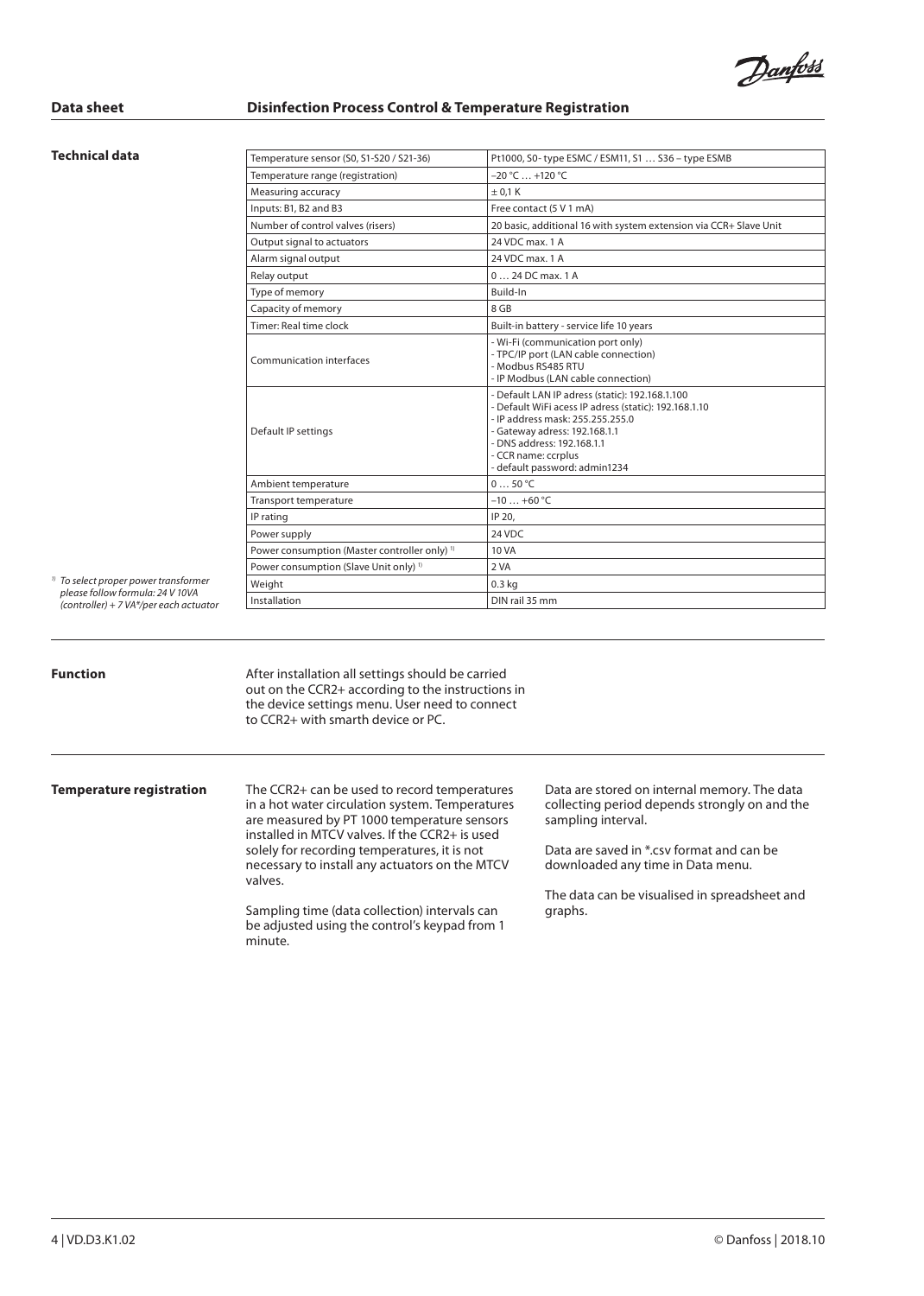| The disinfecting procedure | <b>Start of disinfection</b><br>The start of the disinfection process<br>depends on the temperature signal from<br>the temperature sensor S0 installed on the<br>supply pipe of hot water systems or short cut<br>input B1 (Fig. 4, wiring).<br>The increased S0 temperature initiates<br>the thermal disinfection process when the<br>average long-term supply temperature                                                     | protected from ex<br>temperatures, eve<br>is used. In order fo<br>to work correctly<br>dynamic paramet<br>CCR2+ (integratio<br>temperature cont<br>factory settings (a<br>type TWA-A).                  |
|----------------------------|---------------------------------------------------------------------------------------------------------------------------------------------------------------------------------------------------------------------------------------------------------------------------------------------------------------------------------------------------------------------------------------------------------------------------------|---------------------------------------------------------------------------------------------------------------------------------------------------------------------------------------------------------|
|                            | (from the last 5 minutes) exceeds the<br>set disinfection temperature. After the<br>disinfection process, the CCR2+ activates<br>all thermo actuators (TWA-A) that opens all<br>MTCV valves.                                                                                                                                                                                                                                    | After the set time<br>shuts the disinfec<br>valve for the give<br>TWA-A actuator c<br>is now controlled<br>element in the M                                                                             |
|                            | Start and progress of the disinfection process<br>are indicated on device setting menu.<br>It is possible to use outputs (Fig. 4) to indicate<br>any external operation of the disinfection<br>process, e.g.: heat force, alarm output.                                                                                                                                                                                         | The adopted prod<br>from overheating<br>corrosion or accid<br>the overheating o<br>disconnecting the                                                                                                    |
|                            | The thermal disinfection process<br>$\bullet$<br>When the temperature of the circulation<br>water has achieved the set value (S1  S20,<br>the disinfection temperature has to be<br>defined in device settings before the process                                                                                                                                                                                               | water flow rate in<br>accelerating the c<br>remaining installa<br>The disinfection p                                                                                                                    |
|                            | starts), the CCR2+ starts to countdown the<br>required disinfection time for each sensor<br>$S1$ $S20$ .<br>During the disinfection, the temperature in                                                                                                                                                                                                                                                                         | by outputs conta<br>is applied where i<br>the user that the<br>progress, e.g. in b<br>automatically (ho                                                                                                 |
|                            | the risers is controlled by $MTCV + TWA-A$<br>through control opening of MTCV by-pass,<br>temperature is kept on a constant level, above<br>(+1K) the minimum required disinfection<br>temperature.                                                                                                                                                                                                                             | <b>Problems during</b><br>A progress analys<br>entire system and<br>the disinfection p<br>interval period is                                                                                            |
|                            | Pulse Wide Modulation (PWM) functions<br>are used as TWA-A is thermo actuator. This<br>solution can provide a very stable regulation<br>with very low temperature oscillation.<br>Because the TWA-A is a thermal actuator,<br>its aperture is controlled by temporarily<br>switching the actuator on and off with<br>appropriate fill percentage (PWM-pulse wide<br>modulation).                                                | among other by C<br>A list of risers is pr<br>temperature incre<br>each riser, sorted<br>amount. The aver<br>all risers is also ca<br>If the average disi<br>is positive (better<br>settings), the prod |
|                            | If the temperature in the riser is too low, the<br>pulses switching the actuator on become<br>longer and the intervals become shorter. If<br>extending the switch-on pulses does not<br>result in increasing the temperature, they will<br>be extended even more, and the intervals<br>will be shortened, right up to the point where<br>constant voltage is fed to the actuator with no<br>intervals in the switched-on state. | All risers are disin<br>progress analysis<br>period.<br>If the measured p<br>increase is not po<br>in the settings), it<br>disinfection will fa<br>the CCR2+ will (du<br>divide the installa            |
|                            | If the temperature in the riser is too high, the<br>pulses switching the actuator on become<br>shorter and the gaps become longer. If<br>shortening the switch-on pulses does not<br>result in an reduction of the temperature,                                                                                                                                                                                                 | and perform the<br>Possible reasons f<br>can include exces<br>an underrated pu                                                                                                                          |
|                            | the pulses will be shortened even more, and<br>the intervals will be lengthened, right up to<br>the point where the actuator is completely<br>switched off and the valve closed.<br>This procedure ensures that the riser is                                                                                                                                                                                                    | <b>Algorithm</b><br>If progress is insur<br>period, the CCR2-<br>groups. The first of<br>risers with the be                                                                                             |

xcessive and insufficient en though a two-state motor or the described process (without oscillation), its ters should be set in the on time and disinfection trol gain- PID control) or used adapted to thermal actuators

has elapsed, the CCR2+ ting by-pass in the MTCV n riser by switching the off. Water flow in the riser solely by the thermostat TCV valve.

cedure protects the riser and reduces the risk of dental burning and reduces tosts. Moreover, after e disinfected riser, the the other risers increases. disinfection process for the ation

process progress is signalled  $\cot 01$ ..., $\cot 04$ .. This solution it is necessary to inform disinfection process is in puildings where it is executed tels, hospitals etc.).

• *Problems during the disinfection process* is is performed for the d for every single riser during process at set intervals (the among other determined  $CCR2+$  settings).

repared based on the ease rate measurements for by the disinfection progress rage disinfection progress in l culated at this time. infection progress in all risers than that defined in the cess continues unchanged. fected, and a subsequent is performed after the set

If or the temperature increase is not positive (slower than defined is highly probable that the ail. To ensure realisation, ue to special algorithm) ation into smaller parts process for selected risers. .<br>for a non-positive process ssive cooling of the branches, imp and/or scaled pipes.

fficient after the interval + divides the risers into two group includes half of the st progress. (If there are an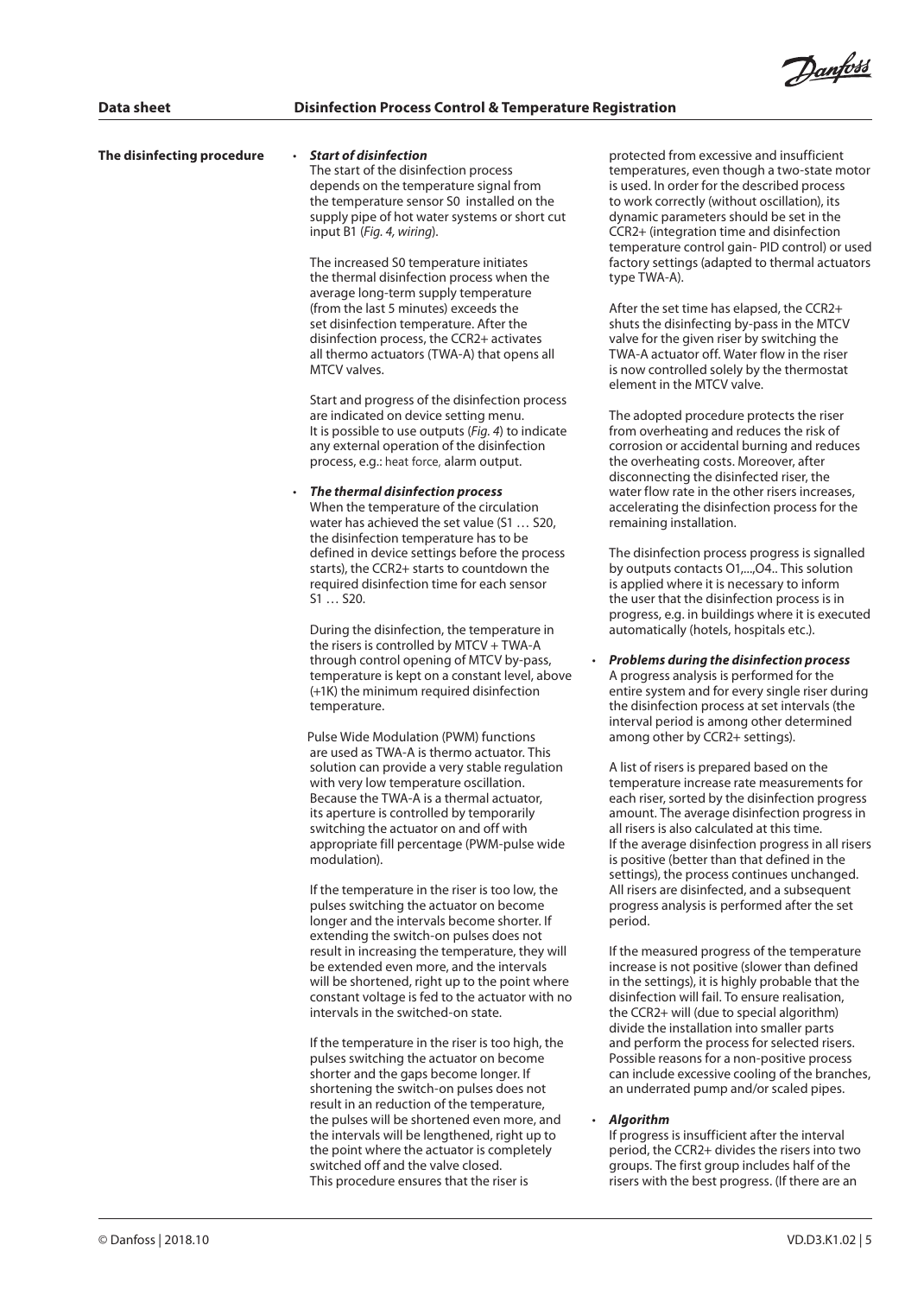<u>Danfoss</u>

**The disinfecting procedure**  *(continuous)*

odd number of risers, the first group numbers half of the risers plus one-half.)

The second group comprises the remaining risers where progress is slow. These risera are excluded from the disinfection process (the riser valves are shut).

As a result of disconnecting the slow progress risers, the pump's delivery is directed to a lower number of better risers, and the possibility of a succesful completion of their disinfection becomes higher.

After the next interval period, another analysis of the disinfection progress is performed, and the process is repeated. If the progress in the operating risers is positive, disinfection continues. As each of the operating risers completes the disinfection, its valve is shut, while the valve of the next warmest riser yet to be disinfected is opened. The number of risers disinfected concurrently is constant.

If progress is still insufficient, the risers are again divided into a good half and a bad half, where the latter is disconnected.

In the worst case scenario, following the last split, disinfection will be performed in one riser only and upon its completion the next riser will be served. If even then the progress is not satisfactory, it could mean any of the following. The supply temperature is too low, hydraulic losses are too high, the pump's delivery rate or head is too small.

By applying suitable algorithms, the CCR2+ makes it possible to execute a disinfection process using the existing circulation pump even in the most adverse thermal conditions.

• *End of the thermal disinfection process* When the disinfection process is finished, the by-pass at the MTCV is closed. The LED status indicator and Reading Menu in App indicates "process successful". It is possible to use outputs (*Fig. 4*) to indicate any external operation of the disinfection process, e.g.: Disinfection finished.

If the progress of the process is not positive (it is not possible to achieve required disinfection temperature even in a single riser, above-mentioned problems), the CCR2+ will stop the process. When the CCR2+ operates in applications as dependent control – a signal to the weather compensator or another boiler control is sent, and the installation automatically returns to the comfort temperature. When CCR2+ operates as independent control, the maintenance service should reduce the supply temperature after the signal about turn-off the process.

Upon completing disinfection in the last riser, the CCR2+ opens O1 output (Heat Force); and closes O3 output (Dissinfection finished), signalling that the process is finished. The main control (in boiler station or sub-station) automatically reduces the supply temperature to return to comfort temperature level.

These signals from the CCR2+ are applied to return to the comfort temperature, when:

- Disinfection process is successful;
- When no progress during the process.

If the supply temperature does not fall (due to some errors), the CCR2+ initially opens the bypass on the MTCV to achieve a certain flow in the installation (pump protection function).

• *Pump protection against cavitations*

When the disinfection process is finished, the CCR2+ keeps all disinfections, the by-pass is closed. In case of not reduced flow temperature after the disinfection process, the CCR+ runs the pump protection function. The first valve remains open until the temperature on the sensor S0 returns to the normal circulation temperature or ECL (or other electronic control) opens O1 output (Heat Force) and closes O3 output (Dissinfection finished).

### • *Troubleshooting*

*Disinfection will not be completed if:*

- Too low supply temperature in the circulation system;
- Temperature during the disinfection process was maintained shorter then preset (e.g., the electronic control reduced the temperature before the process was finished);
- The flow in the riser was not sufficient. (e.g. scale in the pipe …);
- Any errors in the disinfection process are indicated in the CCR2+ Menu Readings;
- Analyses of the process have to be made.

*Disinfection will be aborted by the CCR2+ control if:*

- Disinfecting temperature is not attained in any one of the risers during disinfection, e.g. the hot water temperature is lowered before the process is completed;
- The hot water supply temperature measured by sensor S0 drops below the disinfecting temperature before disinfection in the risers is completed;
- Disinfection remains incomplete after 260 minutes;
- In each case of aborting the disinfection process the control indicates which risers were not disinfected successfully on CCR2+ Menu Readings.

Disinfection may fail for the entire installation of only for selected risers. *Failed disinfection is reported by the CCR2+:*

- On its App (Menu Readings);
- LED status indicators - O4 ouput closes (Alarm)
- 
- BMS statuses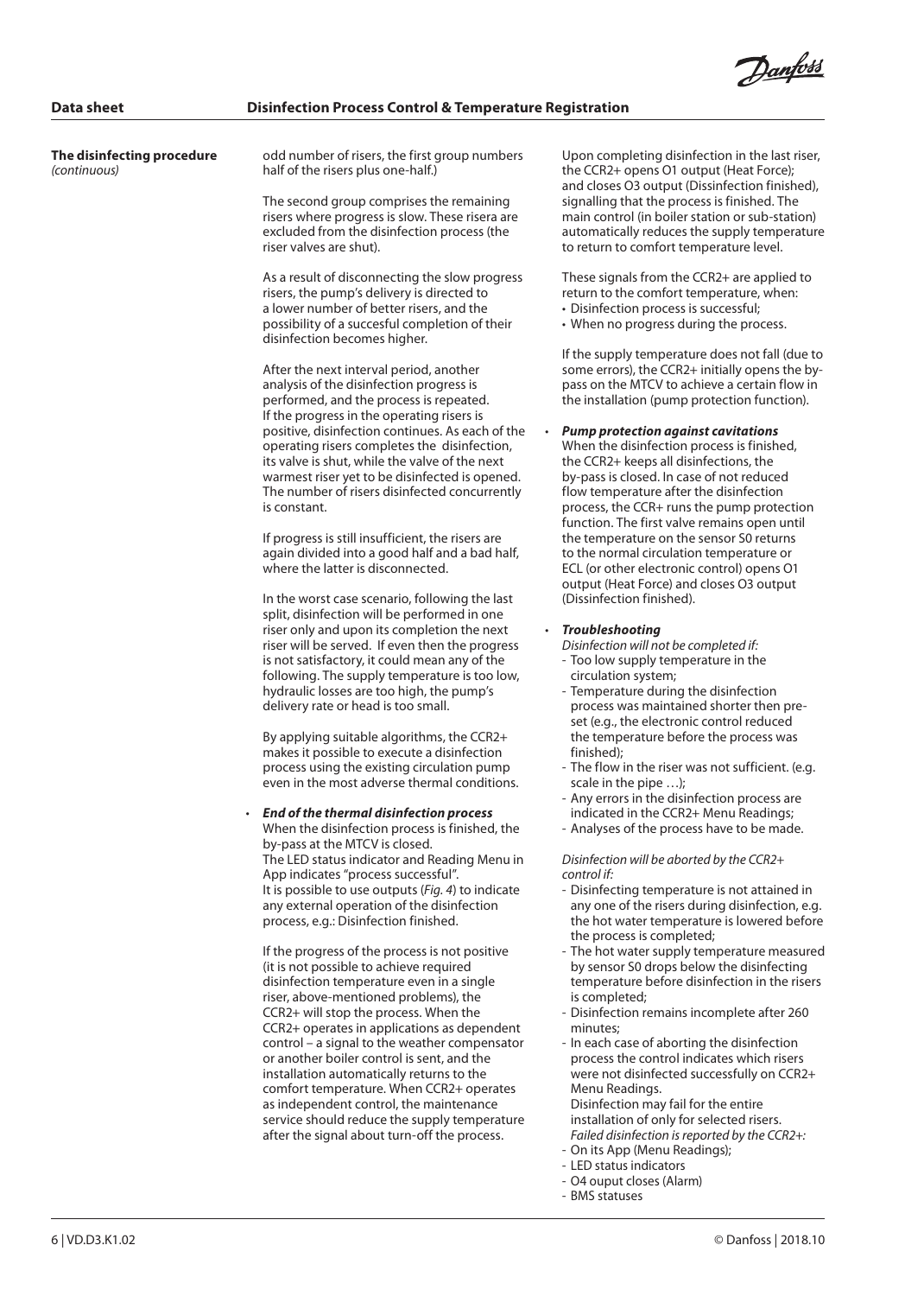

| The disinfecting procedure<br>(continuous) | Recommendation<br>Before starting the thermal disinfection<br>process, please contact your local legislation<br>institution about local regulation and<br>requirements.<br>Perform water tests for Legionella<br>pneumophila bacteria detection to achieve<br>information about bacteria concentration and<br>genus of bacteria as some colonies require<br>$\bullet$                                                                                                                                                                                                                                                                                                                                                                                       | Remember that high temperatures in the<br>system can scald users and increase the risk of<br>precipitation lime deposit.<br>After two – three processes of thermal<br>disinfections make a water test for bacteria. If<br>correctly performed, the thermal disinfection<br>process results will be visible immediately.<br><b>Comments</b>                                                                                                                                                                                                          |
|--------------------------------------------|-------------------------------------------------------------------------------------------------------------------------------------------------------------------------------------------------------------------------------------------------------------------------------------------------------------------------------------------------------------------------------------------------------------------------------------------------------------------------------------------------------------------------------------------------------------------------------------------------------------------------------------------------------------------------------------------------------------------------------------------------------------|-----------------------------------------------------------------------------------------------------------------------------------------------------------------------------------------------------------------------------------------------------------------------------------------------------------------------------------------------------------------------------------------------------------------------------------------------------------------------------------------------------------------------------------------------------|
|                                            | higher pasteurisation temperatures.<br>A successful thermal disinfection process<br>depends on many elements (good pipe<br>insulation, possibility to reach high supply<br>temperature, good pipe condition- no scale<br>inside), it is therefore recommended to:<br>- Start the process from lower required<br>disinfection temperatures - if the process is<br>successful try to increase the temperature as<br>the pasteurisation process is much faster at<br>higher temperatures;<br>- Increase the temperature of the process<br>step by step (e.g. every two degrees)<br>remember that a higher demand for thermal<br>disinfection requires a higher supply<br>temperature (what in many cases can be<br>limited due to technical problems with heat | The Danfoss solution based on electronic<br>controls (MTCV-C + CCR2+ + TVM-W) of<br>the thermal disinfection process allows for<br>maintenance of an appropriate circulation<br>temperature in the systems simultaneously<br>with recognising thermal disinfections<br>in minimum time (for all installations -<br>automatically) and reducing scalding (TVM-W)<br>and precipitation of deposit problems.<br>The system is designed to provide maximum<br>guarantee of thermal disinfection, while at the<br>same time considering the cost aspect! |

# **CCR2+ settings**

*Temperature set in the circulation risers and disinfection time:*

sources).

| <b>Temperature</b><br>of disinfection | Time setting for thermal disinfection<br>in: hour  Minute |                        |  |
|---------------------------------------|-----------------------------------------------------------|------------------------|--|
| $(^{\circ}C)$                         | Minimum required                                          | Maximum<br>recommended |  |
| 50                                    | 6 h 20 minute                                             | 7 h 30 minute          |  |
| 51                                    | 6 h 10 minute                                             | 7 h 20 minute          |  |
| 52                                    | 4 h 00 minute                                             | 5 h 50 minute          |  |
| 53                                    | 2 h 00 minute                                             | 4 h 00 minute          |  |
| 54                                    | 1 h 00 minute                                             | 2 h 00 minute          |  |
| 55                                    | 0 h 50 minute                                             | 2 h 00 minute          |  |
| 56                                    | 0 h 40 minute                                             | 1 h 20 minute          |  |
| 57                                    | 0 h 20 minute                                             | 1 h 00 minute          |  |
| 58                                    | 0 h 15 minute                                             | 0 h 50 minute          |  |
| 59                                    | 0 h 15 minute                                             | 0 h 45 minute          |  |
| 60                                    | 0 h 14 minute                                             | 0 h 40 minute          |  |
| 61                                    | 0 h 13 minute                                             | 0 h 35 minute          |  |
| 62                                    | 0 h 12 minute                                             | 0 h 30 minute          |  |
| 63                                    | 0 h 12 minute                                             | 0 h 28 minute          |  |
| 64                                    | 0 h 11 minute                                             | 0 h 27 minute          |  |
| 65                                    | 0 h 11 minute                                             | 0 h 26 minute          |  |

| <b>Temperature</b><br>of disinfection | Time setting for thermal disinfection<br>in: hour  Minute |                        |  |
|---------------------------------------|-----------------------------------------------------------|------------------------|--|
| $(^{\circ}C)$                         | Minimum required                                          | Maximum<br>recommended |  |
| 66                                    | 0 h 10 minute                                             | 0 h 25 minute          |  |
| 67                                    | 0 h 9 minute                                              | 0 h 25 minute          |  |
| 68                                    | 0 h 8 minute                                              | 0 h 22 minute          |  |
| 69                                    | 0 h 7 minute                                              | 0 h 21 minute          |  |
| 70                                    | 0 h 6 minute                                              | 0 h 20 minute          |  |
| 71                                    | 0 h 6 minute                                              | 0 h 18 minute          |  |
| 72                                    | 0 h 6 minute                                              | 0 h 14 minute          |  |
| 73                                    | 0 h 5 minute                                              | 0 h 12 minute          |  |
| 74                                    | 0 h 4 minute                                              | 0 h 10 minute          |  |
| 75                                    | 0 h 3 minute                                              | 0 h 10 minute          |  |
| 76                                    | 0 h 3 minute                                              | 0 h 10 minute          |  |
| 77                                    | 0 h 2 minute                                              | 0 h 9 minute           |  |
| 78                                    | 0 h 2 minute                                              | 0 h 8 minute           |  |
| 79                                    | 0 h 2 minute                                              | 0 h 6 minute           |  |
| 80                                    | 0 h 2 minute                                              | 0 h 6 minute           |  |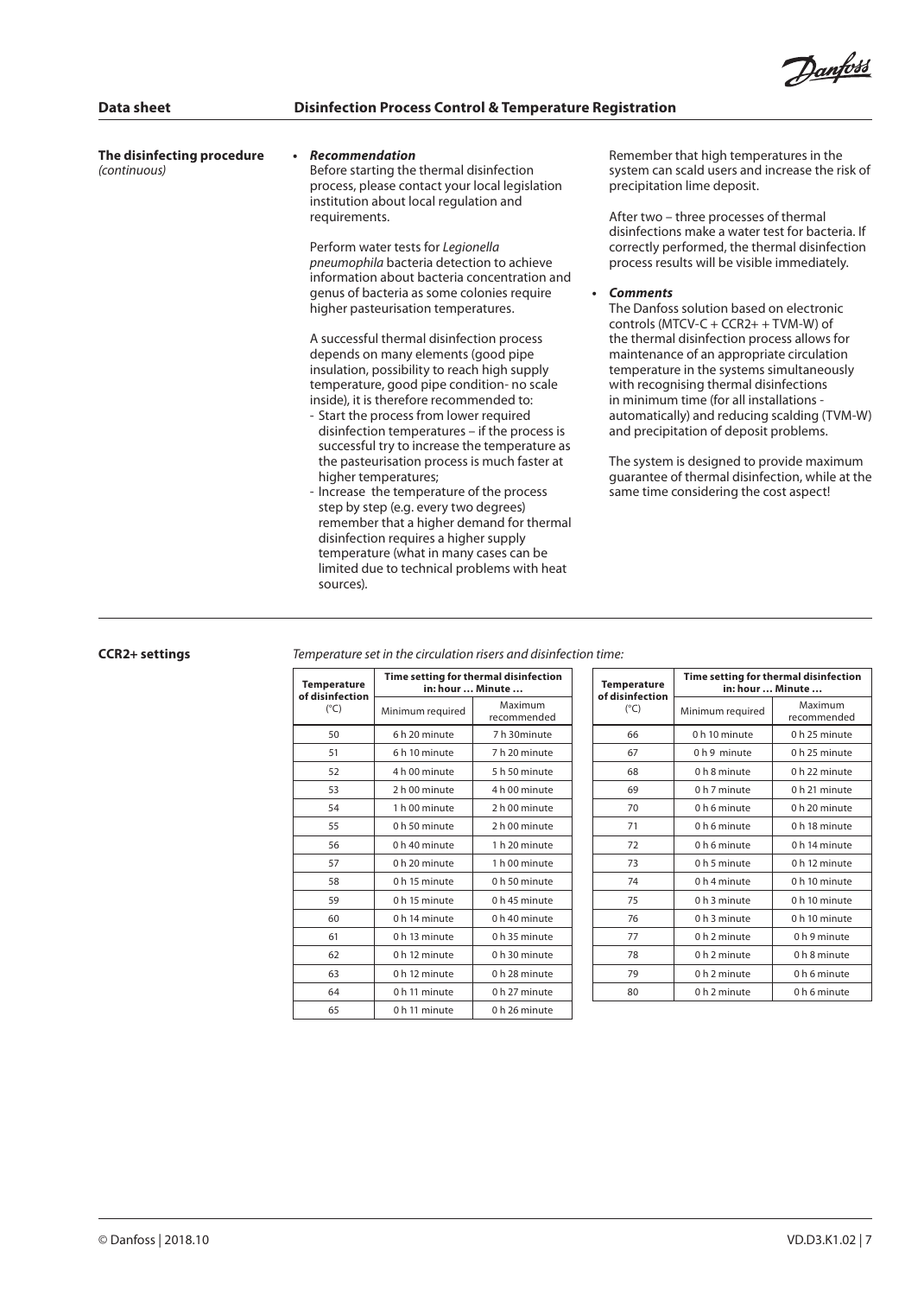#### **Wiring, Dimensions and Installation**





*Fig. 4 Wiring sheme - CCR+ Master Controller*

| <b>Connector/port</b> | <b>Description</b>                                                                                                                                                                                   |  |
|-----------------------|------------------------------------------------------------------------------------------------------------------------------------------------------------------------------------------------------|--|
| 0V                    | $OV - ground (-) power supply$                                                                                                                                                                       |  |
| 24VDC                 | 24 VDC(+) power supply                                                                                                                                                                               |  |
| Lbus<br><b>RS485</b>  | <b>G</b> – ground Lbus port (for system expansion)<br>Lbus - Lbus port (for system expansion)<br><b>G</b> – ground (Modbus RS 485)<br>$B$ – port B (Modbus RS 485)<br>A - port A (Modbus RS 485)     |  |
| C                     | $C$ – common port dedicated to ouputs 01-04                                                                                                                                                          |  |
| 01,, 04               | <b>0104</b> – defined outputs                                                                                                                                                                        |  |
| $V1-4$                | $C$ – common port dedicated to actuators V1-4<br><b>01 - output: Heat Force</b><br><b>02 - output: Start next CCR/Slave Unit</b><br><b>03</b> - output: Dissinfection finished<br>04 - output: Alarm |  |
| C                     | $C$ – common port dedicated to actuators V5-8                                                                                                                                                        |  |
| $V5-8$                | V5V8 – outputs to actuators                                                                                                                                                                          |  |
| C                     | $C$ – common port dedicated to actuators V9-12                                                                                                                                                       |  |
| $V9-12$               | $V9V12$ – outputs to actuators                                                                                                                                                                       |  |

| Connector/port     | <b>Description</b>                                                                             |  |
|--------------------|------------------------------------------------------------------------------------------------|--|
| C                  | $C$ – common port dedicated to actuators V13-16                                                |  |
| $V13-16$           | V13V16 - outputs to actuators                                                                  |  |
| C                  | $C$ – common port dedicated to actuators V17-20                                                |  |
| $V17-20$           | V17V20 - outputs to actuators                                                                  |  |
| <b>TCP/IP, LAN</b> | <b>TCP/IP</b> port or IP Modbus port                                                           |  |
| B1-3, SO<br>G      | B1, B2, B3 defined inputs<br>SO - temp. sensor<br>G – common ground dedicated to inputs/sensor |  |
| $S1-4$             | S1S4 - inputs from sensors                                                                     |  |
| G                  | G - common ground dedicated to sensor S1-4                                                     |  |
| $S5-8$             | <b>S5S8</b> - inputs from sensors                                                              |  |
| G                  | G - common ground dedicated to sensors S5-8                                                    |  |
| S9-12              | <b>S9512</b> - inputs from sensors                                                             |  |
| G                  | G - common ground dedicated to sensors S9-12                                                   |  |
| S13-16             | S13S16 - inputs from sensors                                                                   |  |
| G                  | G - common ground dedicated to sensors S13-16                                                  |  |
| S17-20             | <b>S17S20</b> - inputs from sensors                                                            |  |
| G                  | G - common ground dedicated to sensors S17-20                                                  |  |

Danfoss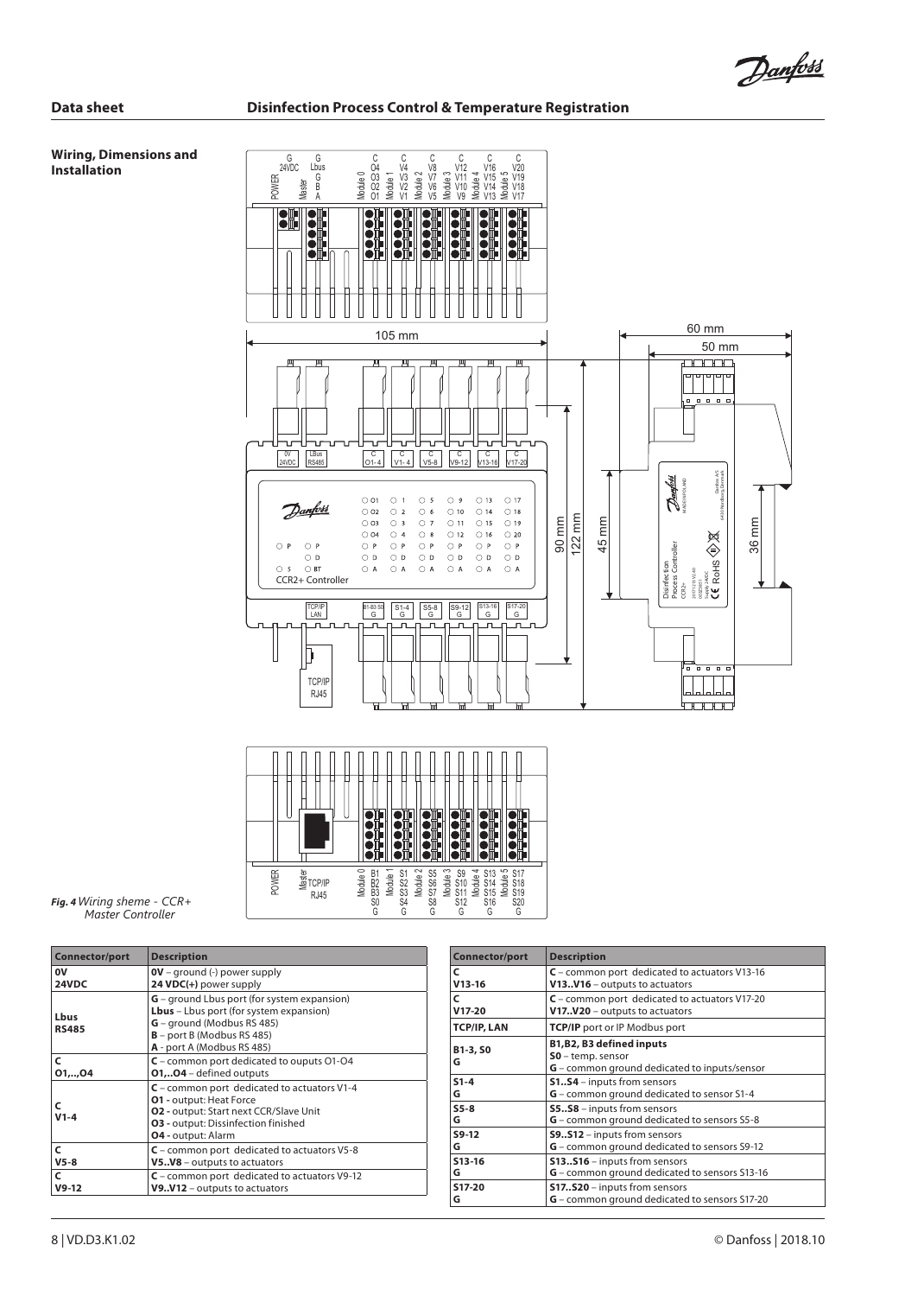Danfoss

# **Thermal actuator TWA-A**



**Descriptions Descriptions** The thermal actuator TWA-A is for use with the MTCV and small Danfoss seated valves. The actuator starts to move: - when the signal is applied.

#### **Ordering**

| Type  | Voltage<br>(currentless) | Valve<br>function | Code No. |
|-------|--------------------------|-------------------|----------|
| TWA-A | $230V -$                 | NC.               | 088H3112 |
| TWA-A | 24 V                     | NC.               | 088H3110 |

| Technical data | Supply voltage                       | 24 V AC/DC +30% to -15% 230 V AC. +10% to -15% |
|----------------|--------------------------------------|------------------------------------------------|
|                | Frequency                            | $50 - 60$ Hz                                   |
|                | Average power consumption            | 2 W                                            |
|                | Spindle travel time (Danfoss valves) | 3 minutes                                      |
|                | Ambient temperature                  | $0 - 60 °C$                                    |
|                | Enclosure                            | IP 41                                          |
|                | Cable length                         | 1200 mm                                        |
|                | Max. spindle travel                  | $3 \, \text{mm}$                               |

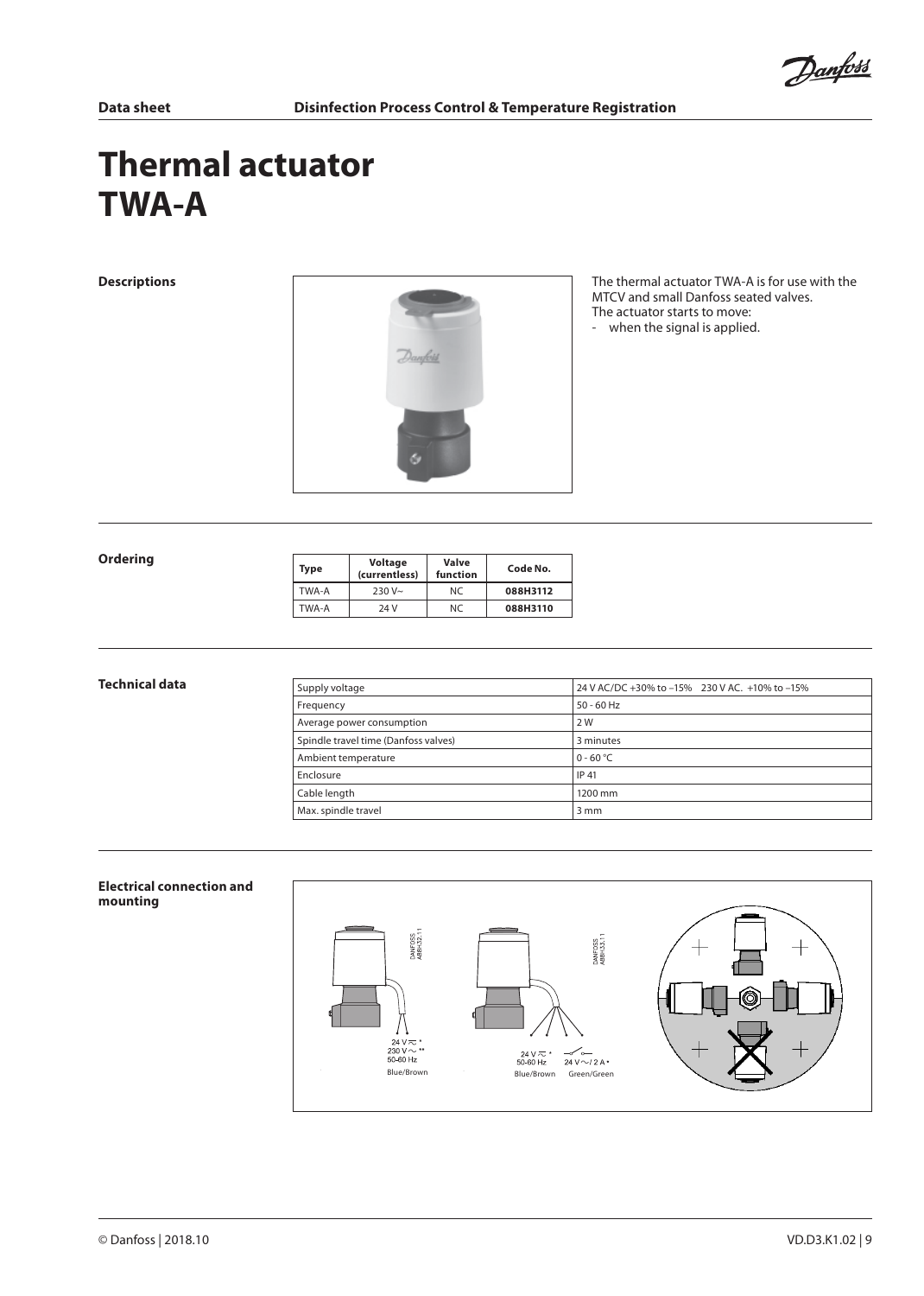Danfoss

## **Dimensions**

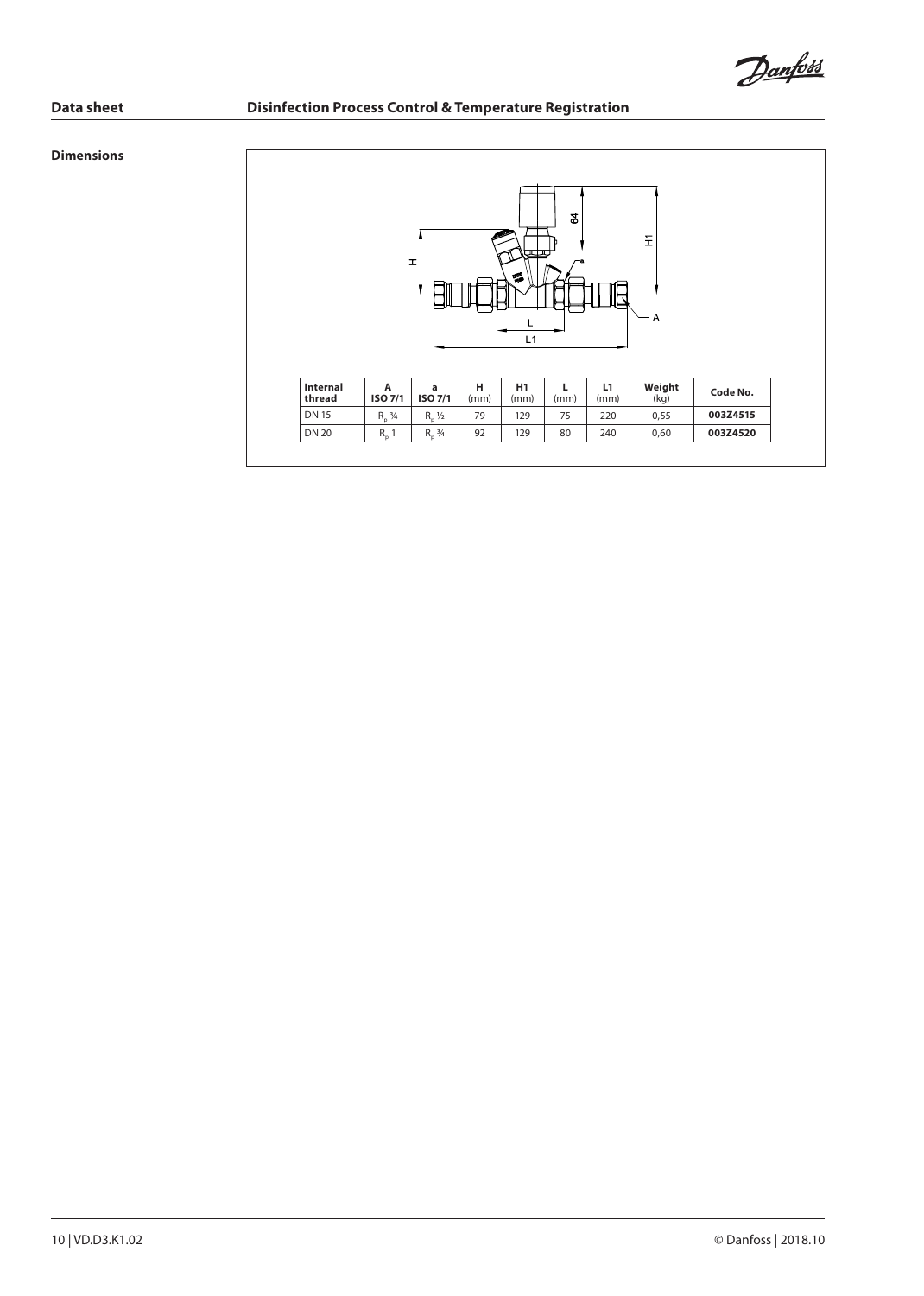Danfoss

# **Temperature sensors (Pt 1000) ESM-11, ESMB, ESMC**



All the temperature sensors are two-wire devices, and all connections are inter-changeable.

The surface sensor type ESM-11 has a spring contact surface to ensure a good heat transfer in pipes of all sizes.

The basic sensor contains a platinum element with a characteristic that complies with EN 60751.

#### **Ordering** Temperature sensors

| Type          | <b>Designation</b> | Code No. |
|---------------|--------------------|----------|
| <b>ESM-11</b> | Surface sensor     | 087B1165 |
| <b>FSMR</b>   | Universal sensor   | 087B1184 |
| <b>FSMC</b>   | Surface sensor     | 087N0011 |

#### Accessories and spare parts

| Type                                       | <b>Designation</b>                                                    | Code No. |
|--------------------------------------------|-----------------------------------------------------------------------|----------|
| Pocket                                     | Immersion, stainless steel 100<br>084N1082<br>mm, for ESMB (087B1184) |          |
| Pocket                                     | Immersion, stainless steel 250<br>mm, for ESMB (087B1184)             | 084N1083 |
| Heat conducting paste, 3.5 cm <sup>3</sup> | 041E0110                                                              |          |

#### **Wiring**